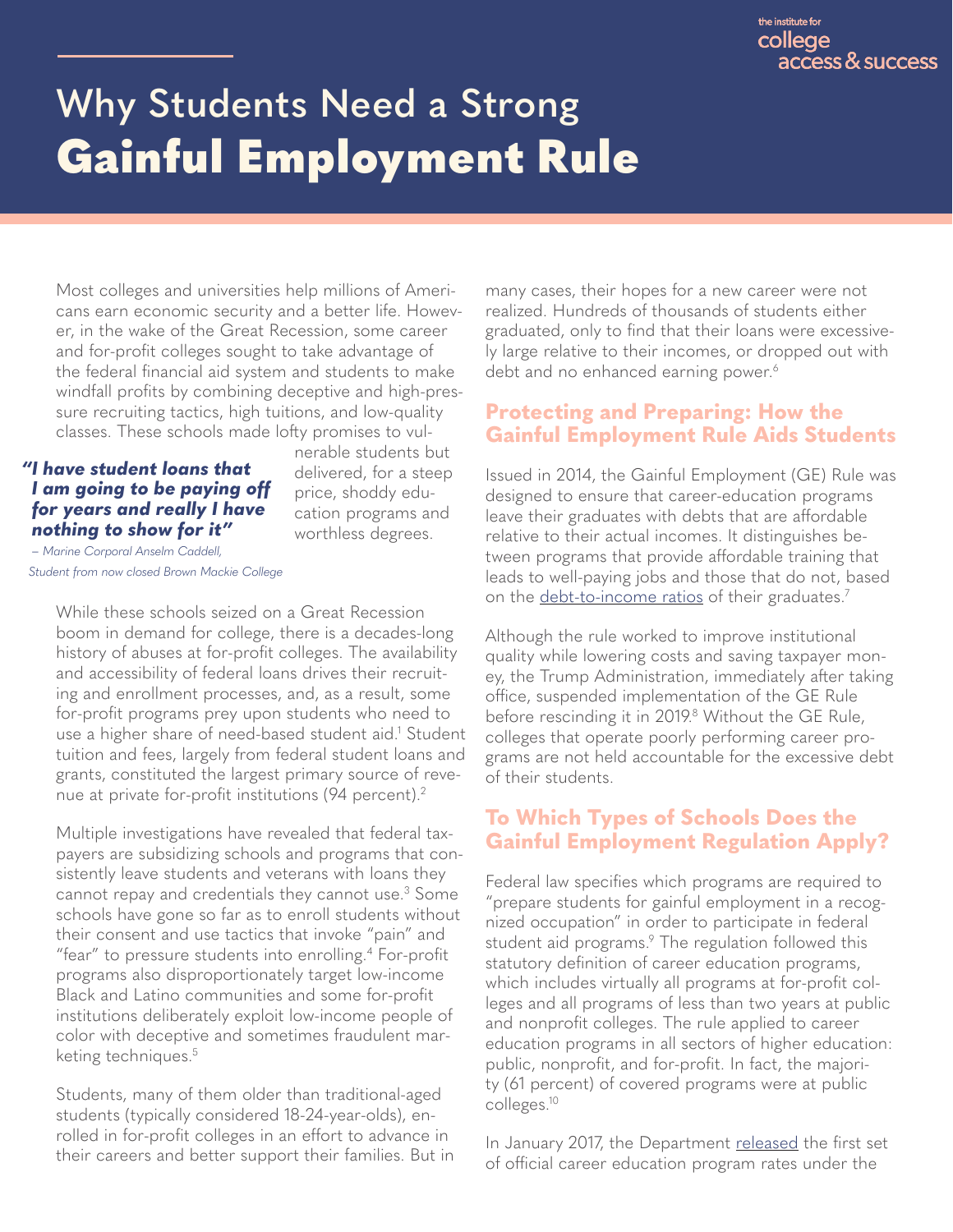GE rule. They found that nine out of 10 colleges with rated career education programs had no failing programs, but 803 programs (9%) failed the test because they consistently left students with more debt than they could repay.<sup>11</sup>

In anticipation of the rule, many schools had already improved their programs, ended failing programs, lowered their prices, and started providing more career placement assistance.<sup>12</sup> Failing career education programs were required to disclose key information like their cost, debt levels, or job placement, so students could make more informed decisions about where to enroll.

Under the GE Rule, any program where typical graduates' debts routinely exceed both 8 percent of their total income and 20 percent of discretionary income was required to improve or would lose access to federal financial aid[.13](#page-3-0) Programs that missed this standard narrowly were given additional time to improve[.14](#page-3-0)

#### **Meaningless Degrees and Mountains of Debt: How For-Profit Programs Harm Students**

The for-profit college sector has a history of engaging in deceptive and aggressive recruiting and enrollment tactics to lure students to enroll in their programs.<sup>15</sup> Yet too often, these programs are overpriced and low in quality. Hundreds of thousands of students end up with a degree they cannot use and debt they cannot repay.

After attending the program for two years, one student who enrolled at Sanford Brown College-Online believed she had completed the requirements to graduate, but was unable to do so after a dispute with the institution over an outstanding balance on her account. She never found a job and owes \$25,000 in student loans and cannot transfer her credits because the campus she attended shut down in [2015][.16](#page-3-0)

Research also shows that for-profit colleges have a disproportionate impact on the debt levels of students of color. Nine out of 10 Black and Latino students who graduated from a for-profit undergraduate degree program borrowed, and they borrowed at least \$10,000 [more,](https://tacc.org/sites/default/files/documents/2019-11/gainful-employment-brief.pdf) on average, then those attending public colleges[.17](#page-3-0) Black students attending for-profit colleges are

more than twice as likely, and Latino students more than four times as likely, to [take out private loans](https://tacc.org/sites/default/files/documents/2019-11/gainful-employment-brief.pdf) as their peers at other types of colleges.<sup>18</sup>

Veterans are also disproportionately harmed by the widespread abuses, low-quality programs, and frequent abrupt closures plaguing the for-profit sector. An Air National Guard Corporal, Chad Putnam, as part of a 2014 [letter](https://static1.squarespace.com/static/556718b2e4b02e470eb1b186/t/5744c4fa37013b2736268d6f/1464124666881/VES+Gainful+Employment+Submission.pdf) to former Secretary of Education Arne Duncan, shared his experience about his for-profit school:

*"I was told that the Art Institute had a 93 percent job placement rating and since the Art Institute had campuses all over the U.S., that I would have access to a nationwide network of employers … It wasn't until near the end of my schooling that I began to realize that a lot of the training I was getting was outdated, in some instances by a few years, and that I had a long way to go until I was up to par with the industry standards. I also found out that … my program had a success rate of only 38 percent. I have student loans that I am going to be paying off for years and really I have nothing to show for it."*

Plaintiffs claim that ITT manipulated its job placement rates by counting as "placed in the field" students whose jobs in no way related to their studies. ITT's internal manual instructed career services employees to designate retail positions at Blockbuster, GameStop, and other big box stores as "in field" to boost the employment numbers for the digital entertainment and game design programs[.19](#page-3-0)

Colorado [investigators](https://www.republicreport.org/wp-content/uploads/2020/08/FINDINGS-OF-FACT-CONCLUSIONS-OF-LAW-AND-JUDGMENT.pdf) also uncovered that the Center for Excellence in Higher Education inappropriately classified a graduate of the Business Management and Accounting program as employed in field for her job as counter help at a Panda Express restaurant.<sup>[20](#page-3-0)</sup>

Economists who have studied for-profit education believe that the case for a GE rule is stronger now than at the time it was written.<sup>21</sup> When it was in effect, the GE rule highlighted an important policy issue: there are hundreds of thousands of students enrolled in career-education programs who either drop out or leave their schools with loans they cannot repay based on what they earn. Researchers have found and identified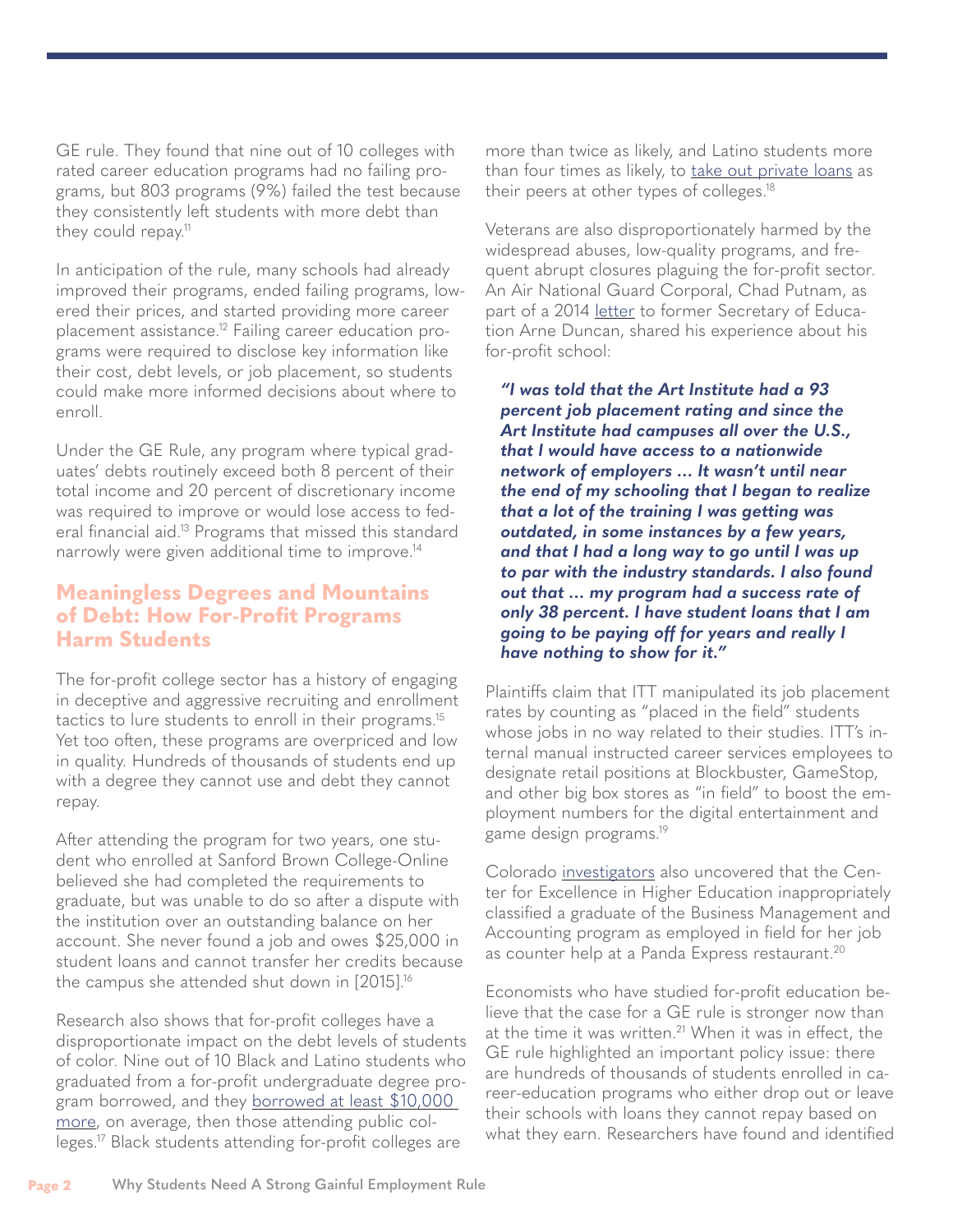<span id="page-2-0"></span>multiple persistent trends for students who attend low-quality for-profit colleges:

- Compared to undergraduate and graduate borrowers from four-year public and private (nonprofit) institutions, almost three-quarters of for-profit borrowers owed more two years after leaving school, than they did when repayment began.<sup>22</sup>
- Students who attended for-profit certificate, associate, and bachelor's degree programs earned less after leaving those programs than they did before enrollment; their return on investment in attending was negative. $23$
- For-profit students also incurred larger debt burdens than the students in comparable programs at public institutions[.24](#page-3-0)
- Students from for-profit colleges end up with higher levels of debt, low labor market earnings, and higher rates of default on their loans.<sup>[25](#page-3-0)</sup>
- Students enrolled at for-profits are less likely to complete a program; for-profit students complete their program 35% of the time compared to 65% of students are in public four-year institutions.[26](#page-3-0)

#### **Improving Value for Students: Gainful Employment's Impact on the For-Profit Industry**

The GE Rule, which was the result of extensive expert input and analysis, negotiated rulemaking, and public comment, successfully protected students. Even before it was finalized, it had a significant positive impact. The mere threat of sanctions under the rule prompted many colleges to eliminate their worst performing programs, freeze tuition, and implement other reforms to improve outcomes for their graduates. In 2010, as the regulatory process to implement the GE Rule was still underway, career colleges began to improve the value they offered students. They had little choice but to act immediately: under the proposed rule, they could lose eligibility based on the experience of their currently enrolled and recently departed students.

Largely motivated by the GE Rule, colleges across the country sought to improve the value they offered students. Schools cut tuition, increased scholarships, and introduced free trial periods. Schools also eliminated many programs; for example, Career Education Corporation announced that it was closing down all of their campus-based programs across four college

brands where students were not gainfully employed.<sup>[27](#page-3-0)</sup> According to [New America,](https://www.newamerica.org/education-policy/public-comments/our-public-comments-us-department-education/comments-proposed-gainful-employment-rule/) 65 percent of for-profit programs that were failing the gainful employment rule in early 2017 were no longer enrolling students as of August 2018[.28](#page-3-0)

In part due to these reforms, in early 2017, nine in ten colleges with rated gainful employment programs had no failing programs. Even among for-profit colleges, eight in ten had no failing programs.<sup>29</sup>

## **What Happens Now with the GE Rollback?**

In July 2019, Secretary Betsy DeVos [repeal](https://www.insidehighered.com/quicktakes/2019/07/02/devos-issues-final-repeal-gainful-employment)ed the GE rule, eliminating this effort to hold low-quality career education programs accountable for the outcomes of their students. There is a growing concern that, absent regulation, the twin crises of pandemic and recession will fuel a rise in predatory for-profit enrollment.

With the GE Rule repealed, there are currently no guarantees that the amount of debt a student can take on to pay for a high-cost career-education program will lead to anything more than extremely limited career prospects. Large for-profit education companies are spending millions of dollars to enroll vulnerable students, including veterans and students of color. While many for-profit colleges continue to struggle and overall enrollments have dropped, some companies have announced new and expanded enrollments to investors.<sup>[30](#page-3-0)</sup> Recent data show that enrollment at for-profit colleges has increased by 3 percent since last fall.<sup>[31](#page-3-0)</sup>

Overpriced, ineffective career education programs waste taxpayer resources and leave students worse off than when they started. The Biden Administration should restore rules to prevent student aid from going to colleges that operate wasteful, fraudulent, and abusive programs. A strong gainful employment rule is a critical safeguard that prevents hundreds of thousands of students from taking on debts they are unlikely to be able to repay, and defines the longstanding statutory requirement that career education programs need to "prepare students for gainful employment in a recognized occupation."